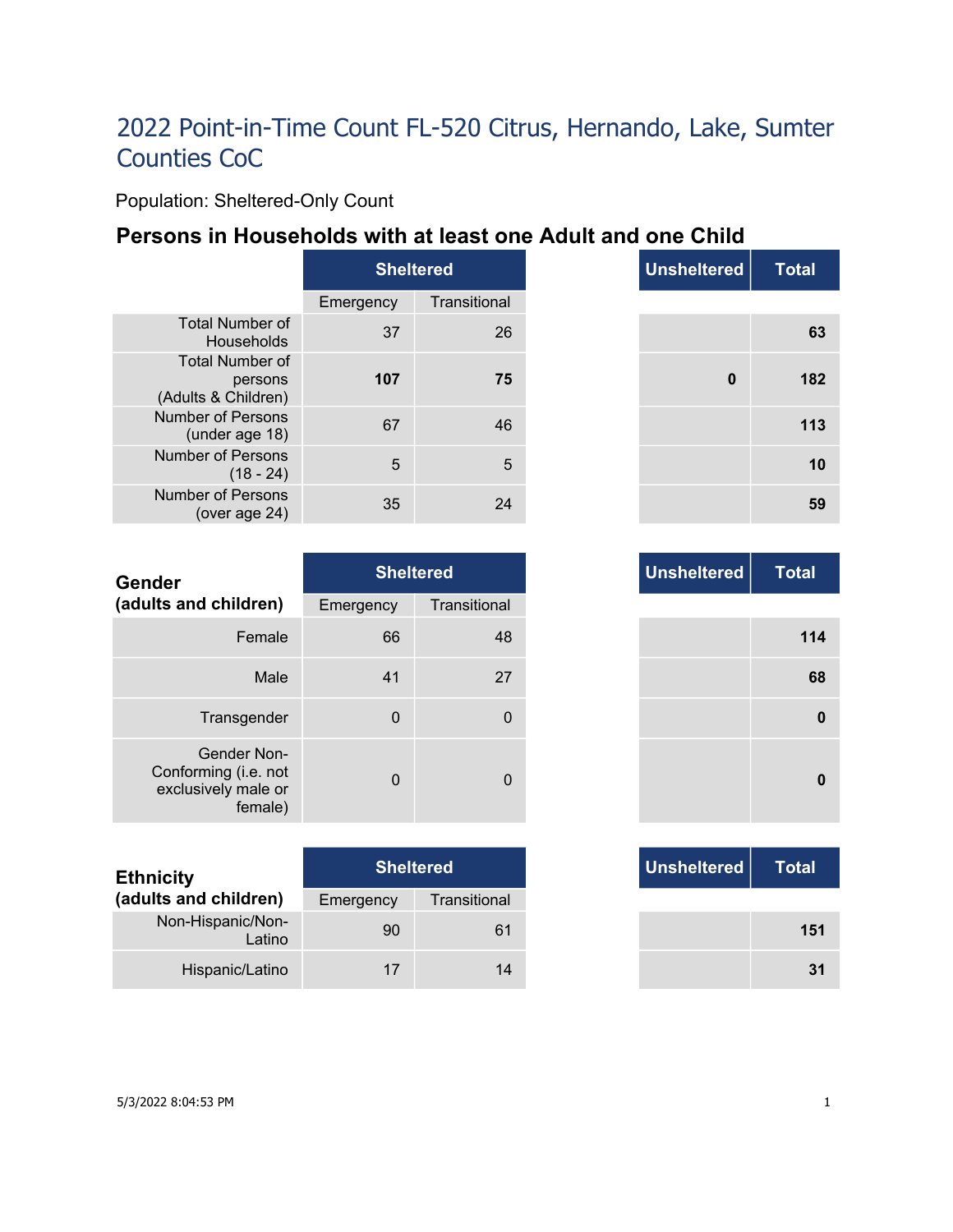#### 2022 Point-in-Time Count FL-520 Citrus, Hernando, Lake, Sumter Counties CoC <u> 1999 - Johann J</u>

| Race                                                |                | <b>Sheltered</b> |
|-----------------------------------------------------|----------------|------------------|
| (adults and children)                               | Emergency      | Transitional     |
| White                                               | 52             | 47               |
| <b>Black or African-</b><br>American                | 48             | 25               |
| Asian                                               | $\mathbf{0}$   | 1                |
| American Indian or<br>Alaska Native                 | $\mathbf 1$    | 0                |
| Native Hawaiian or<br><b>Other Pacific Islander</b> | $\overline{0}$ | 0                |
| <b>Multiple Races</b>                               | 6              | $\overline{2}$   |

|                 | <b>Sheltered</b> | <b>Unsheltered</b> | <b>Total</b> |
|-----------------|------------------|--------------------|--------------|
| าcy             | Transitional     |                    |              |
| 52              | 47               |                    | 99           |
| 48              | 25               |                    | 73           |
| $\mathbf 0$     | 1                |                    |              |
| $\mathbf 1$     | 0                |                    |              |
| $\mathbf 0$     | 0                |                    |              |
| $6\phantom{1}6$ | $\overline{2}$   |                    |              |

| <b>Chronically</b><br><b>Homeless</b> | <b>Sheltered</b> |              |  |
|---------------------------------------|------------------|--------------|--|
| (adults and children)                 | Emergency        | Transitional |  |
| Total number of<br>households         |                  |              |  |
| Total number of<br>persons            | 2                |              |  |

| <b>Sheltered</b> |              |
|------------------|--------------|
| ٦cγ              | Transitional |
|                  |              |
| $\mathcal{P}$    |              |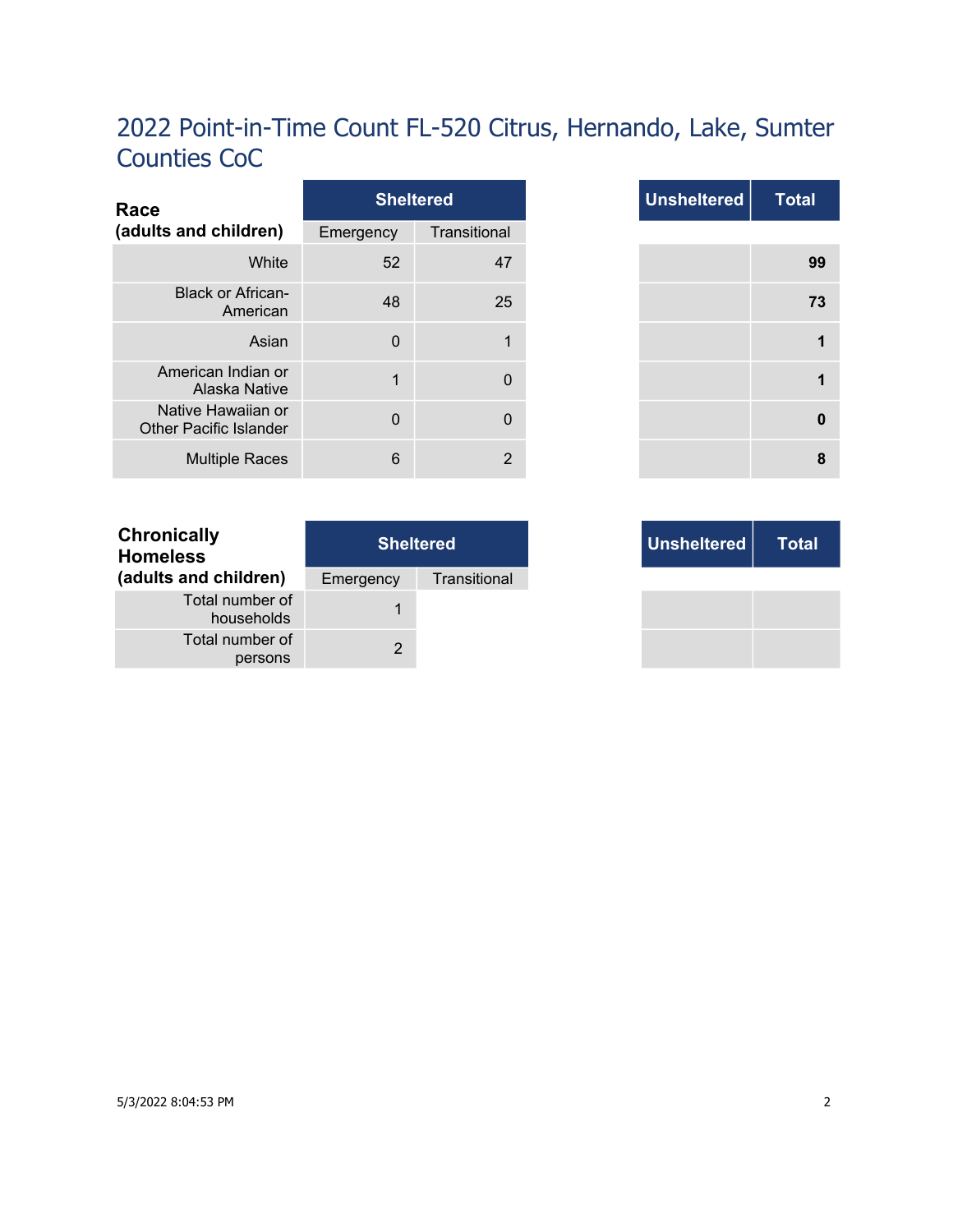## Population: Sheltered-Only Count

# **Persons in Households with only Children**

|                                                   | <b>Sheltered</b> |              |            | Unsheltered | <b>Total</b> |
|---------------------------------------------------|------------------|--------------|------------|-------------|--------------|
|                                                   | Emergency        | Transitional | Safe Haven |             |              |
| <b>Total Number of</b><br>Households              |                  |              | 0          |             |              |
| <b>Total Number of</b><br>children (under age 18) |                  | 0            | 0          |             |              |

| <b>Gender</b>                                                         | <b>Sheltered</b> |                  |            | <b>Unsheltered</b> | <b>Total</b> |
|-----------------------------------------------------------------------|------------------|------------------|------------|--------------------|--------------|
| (adults and children)                                                 | Emergency        | Transitional     | Safe Haven |                    |              |
| Female                                                                |                  | $\boldsymbol{0}$ | 0          |                    |              |
| Male                                                                  | $\Omega$         | $\mathbf 0$      | 0          |                    |              |
| Transgender                                                           | $\Omega$         | $\mathbf 0$      | 0          |                    |              |
| Gender Non-<br>Conforming (i.e. not<br>exclusively male or<br>female) | $\Omega$         | $\Omega$         | 0          |                    |              |

| <b>Ethnicity</b>            | <b>Sheltered</b> |              |            | Unsheltered | Total |
|-----------------------------|------------------|--------------|------------|-------------|-------|
| (adults and children)       | Emergency        | Transitional | Safe Haven |             |       |
| Non-Hispanic/Non-<br>Latino |                  |              | 0          |             |       |
| Hispanic/Latino             |                  |              | 0          |             |       |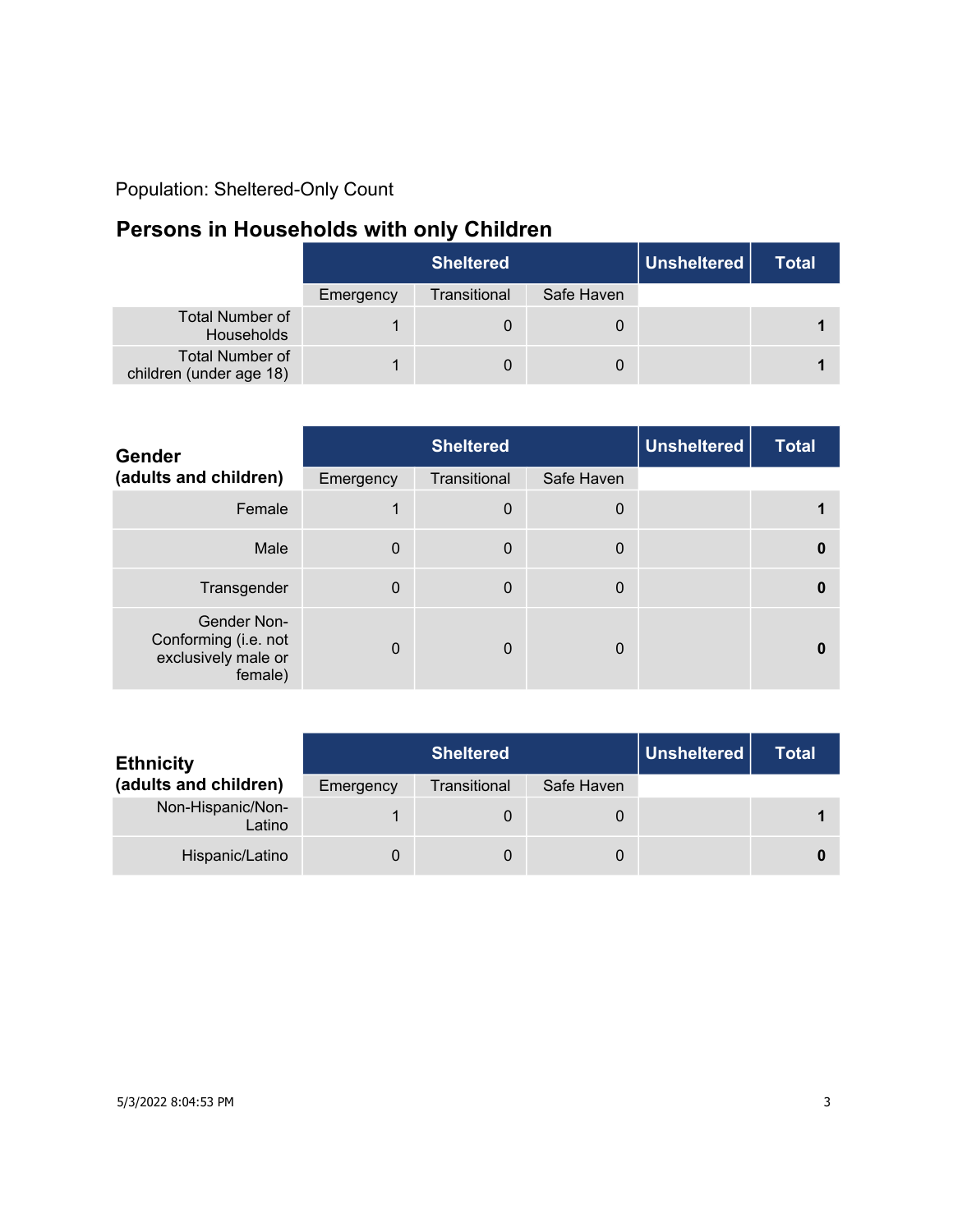| Race                                                |              | <b>Sheltered</b> |              |  | <b>Total</b> |
|-----------------------------------------------------|--------------|------------------|--------------|--|--------------|
| (adults and children)                               | Emergency    | Transitional     |              |  |              |
| White                                               |              | $\overline{0}$   | $\mathbf{0}$ |  |              |
| <b>Black or African-</b><br>American                | $\mathbf{0}$ | $\mathbf 0$      | 0            |  | $\mathbf{0}$ |
| Asian                                               | $\mathbf{0}$ | $\overline{0}$   | $\mathbf{0}$ |  | $\Omega$     |
| American Indian or<br>Alaska Native                 | $\Omega$     | $\Omega$         | 0            |  | $\Omega$     |
| Native Hawaiian or<br><b>Other Pacific Islander</b> | $\Omega$     | $\Omega$         | 0            |  | $\Omega$     |
| <b>Multiple Races</b>                               | 0            | $\mathbf{0}$     | 0            |  |              |

| <b>Chronically</b><br><b>Homeless</b> |           | <b>Sheltered</b> |            | Unsheltered | <b>Total</b> |
|---------------------------------------|-----------|------------------|------------|-------------|--------------|
| (adults and children)                 | Emergency | Transitional     | Safe Haven |             |              |
| Total number of<br>persons            |           |                  | 0          |             |              |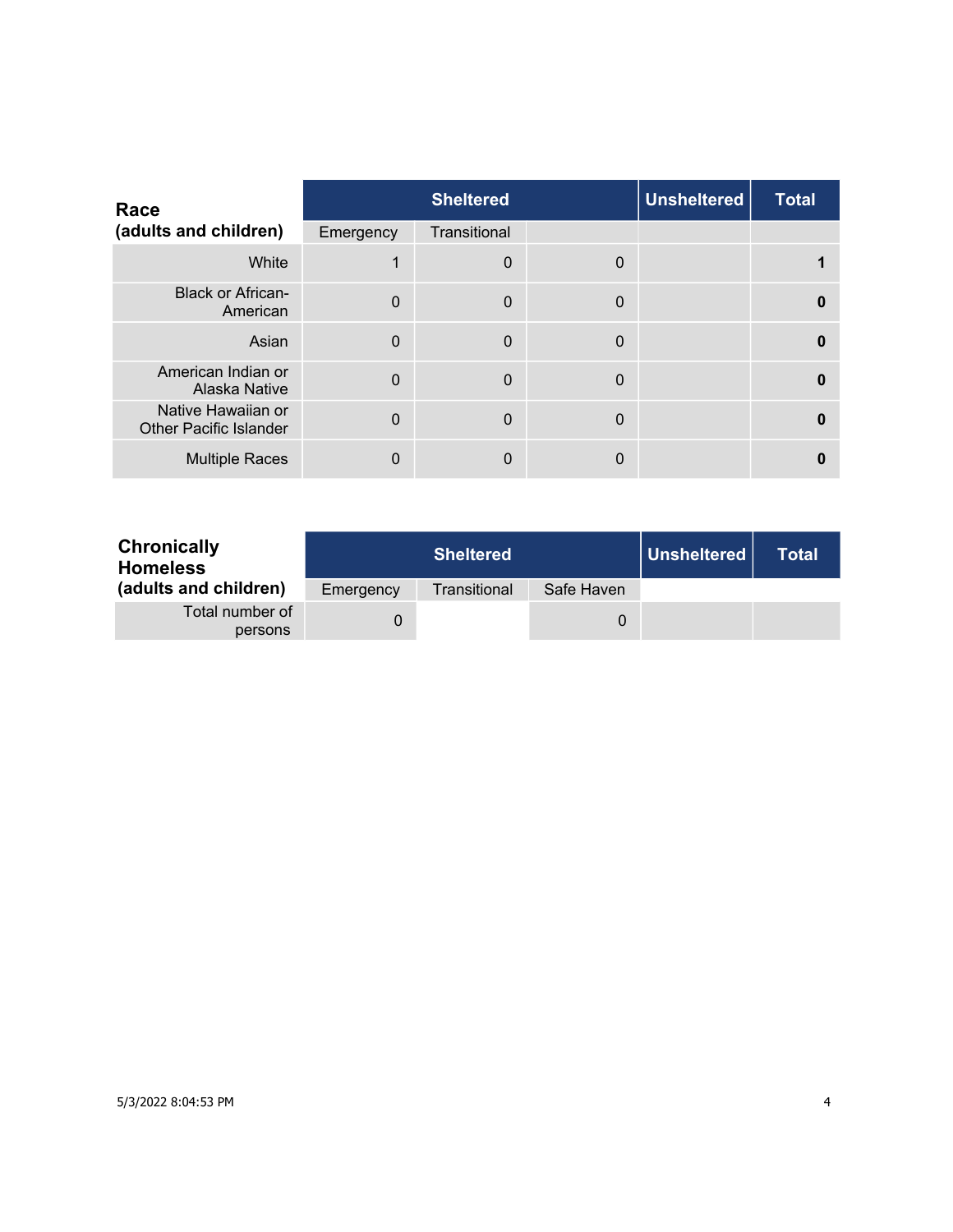# 2022 Point-in-Time Count FL-520 Citrus, Hernando, Lake, Sumter Counties CoC

Population: Sheltered-Only Count

### **Persons in Households without Children**

|                                               |                | <b>Sheltered</b> | <b>Unsheltered</b> | <b>Total</b> |     |
|-----------------------------------------------|----------------|------------------|--------------------|--------------|-----|
|                                               | Emergency      | Transitional     | Safe Haven         |              |     |
| <b>Total Number of</b><br><b>Households</b>   | 102            | 122              | $\mathbf 0$        |              | 224 |
| <b>Total Number of</b><br>persons<br>(Adults) | $112$          | 125              | $\bf{0}$           | 0            | 237 |
| <b>Number of Persons</b><br>$(18 - 24)$       | $\overline{4}$ | 31               | $\mathbf 0$        |              | 35  |
| <b>Number of Persons</b><br>(over age 24)     | 108            | 94               | $\mathbf 0$        |              | 202 |

| <b>Gender</b>                                                         | <b>Sheltered</b> |              |             | <b>Unsheltered</b> | <b>Total</b> |
|-----------------------------------------------------------------------|------------------|--------------|-------------|--------------------|--------------|
| (adults and children)                                                 | Emergency        | Transitional | Safe Haven  |                    |              |
| Female                                                                | 39               | 45           | $\mathbf 0$ |                    | 84           |
| Male                                                                  | 73               | 80           | $\mathbf 0$ |                    | 153          |
| Transgender                                                           | $\Omega$         | $\mathbf 0$  | $\mathbf 0$ |                    | $\bf{0}$     |
| Gender Non-<br>Conforming (i.e. not<br>exclusively male or<br>female) | $\Omega$         | $\Omega$     | 0           |                    | $\mathbf{0}$ |

| <b>Ethnicity</b>            |           | Unsheltered  <br><b>Sheltered</b> |            |  | Total |
|-----------------------------|-----------|-----------------------------------|------------|--|-------|
| (adults and children)       | Emergency | Transitional                      | Safe Haven |  |       |
| Non-Hispanic/Non-<br>Latino | 100       | 119                               | 0          |  | 219   |
| Hispanic/Latino             | 12        | 6                                 | 0          |  | 18    |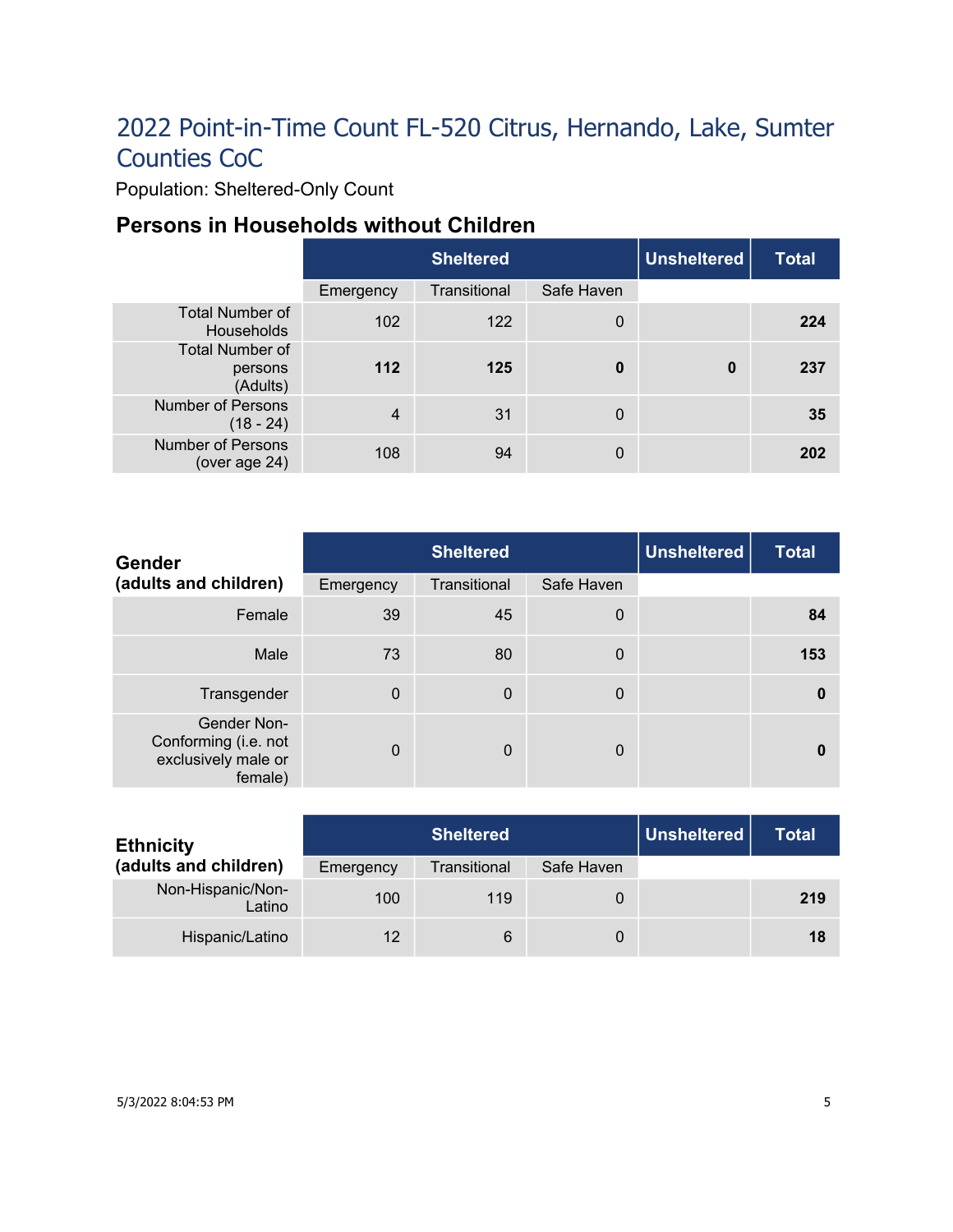# 2022 Point-in-Time Count FL-520 Citrus, Hernando, Lake, Sumter Counties CoC

| Race                                                |           | <b>Sheltered</b> |            |  | <b>Total</b> |
|-----------------------------------------------------|-----------|------------------|------------|--|--------------|
| (adults and children)                               | Emergency | Transitional     | Safe Haven |  |              |
| White                                               | 88        | 87               | 0          |  | 175          |
| <b>Black or African-</b><br>American                | 21        | 33               | 0          |  | 54           |
| Asian                                               | $\Omega$  | 2                | 0          |  | 2            |
| American Indian or<br>Alaska Native                 |           | $\Omega$         | 0          |  |              |
| Native Hawaiian or<br><b>Other Pacific Islander</b> | $\Omega$  | $\Omega$         | 0          |  | 0            |
| <b>Multiple Races</b>                               | 2         | 3                | 0          |  | 5            |

| <b>Chronically</b><br><b>Homeless</b> |           | <b>Sheltered</b> | Unsheltered |  |  |  |
|---------------------------------------|-----------|------------------|-------------|--|--|--|
| (adults and children)                 | Emergency | Transitional     | Safe Haven  |  |  |  |
| Total number of<br>persons            | 22        |                  |             |  |  |  |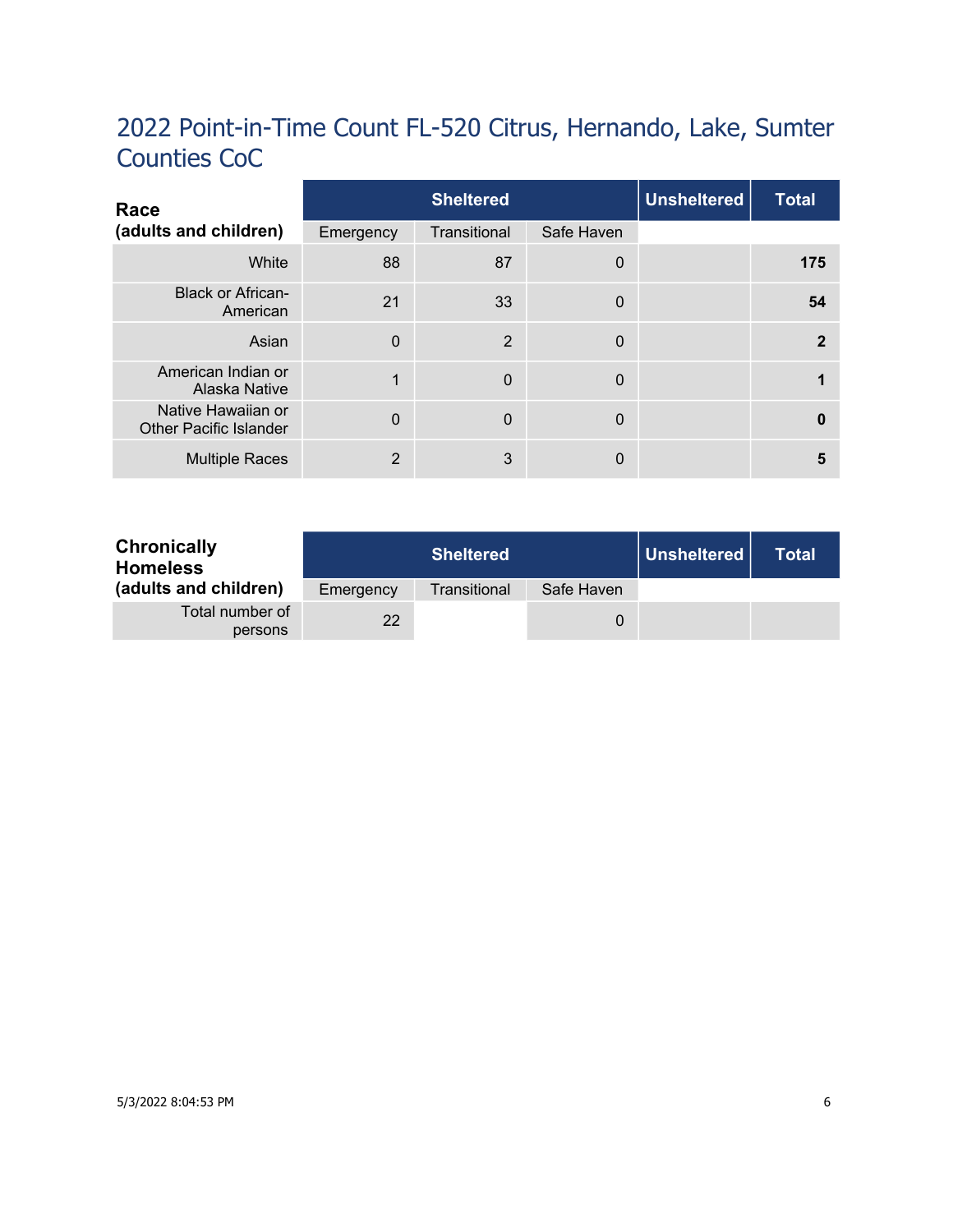### Date of PIT Count: 1/24/2022 Population: Sheltered-Only Count

#### **Total Households and Persons**

|                                             |           | <b>Sheltered</b> | <b>Unsheltered</b> | <b>Total</b>   |     |
|---------------------------------------------|-----------|------------------|--------------------|----------------|-----|
|                                             | Emergency | Transitional     | Safe Haven         |                |     |
| <b>Total Number of</b><br><b>Households</b> | 140       | 148              | $\overline{0}$     | $\Omega$       | 288 |
| <b>Total Number of</b><br>Persons           | 220       | 200              | $\mathbf 0$        | $\mathbf 0$    | 420 |
| Number of Children<br>(under age 18)        | 68        | 46               | $\overline{0}$     | $\Omega$       | 114 |
| <b>Number of Persons</b><br>(18 to 24)      | 9         | 36               | $\mathbf 0$        | $\mathbf 0$    | 45  |
| <b>Number of Persons</b><br>(over age 24)   | 143       | 118              | $\mathbf 0$        | $\overline{0}$ | 261 |

#### **Gender**

|                                                                       | <b>Sheltered</b> |              |                  | <b>Unsheltered</b> | <b>Total</b> |
|-----------------------------------------------------------------------|------------------|--------------|------------------|--------------------|--------------|
|                                                                       | Emergency        | Transitional | Safe Haven       |                    |              |
| Female                                                                | 106              | 93           | $\boldsymbol{0}$ | $\mathbf 0$        | 199          |
| Male                                                                  | 114              | 107          | $\mathbf 0$      | $\mathbf 0$        | 221          |
| Transgender                                                           | 0                | $\mathbf 0$  | 0                | $\boldsymbol{0}$   | 0            |
| Gender Non-<br>Conforming (i.e. not<br>exclusively male or<br>female) | $\Omega$         | $\Omega$     | 0                | 0                  |              |

### **Ethnicity**

|                             |           | <b>Sheltered</b> | Unsheltered | Total |     |
|-----------------------------|-----------|------------------|-------------|-------|-----|
|                             | Emergency | Transitional     | Safe Haven  |       |     |
| Non-Hispanic/Non-<br>Latino | 191       | 180              | 0           | 0     | 371 |
| Hispanic/Latino             | 29        | 20               | 0           | 0     | 49  |

#### **Race**

5/3/2022 8:04:53 PM 7